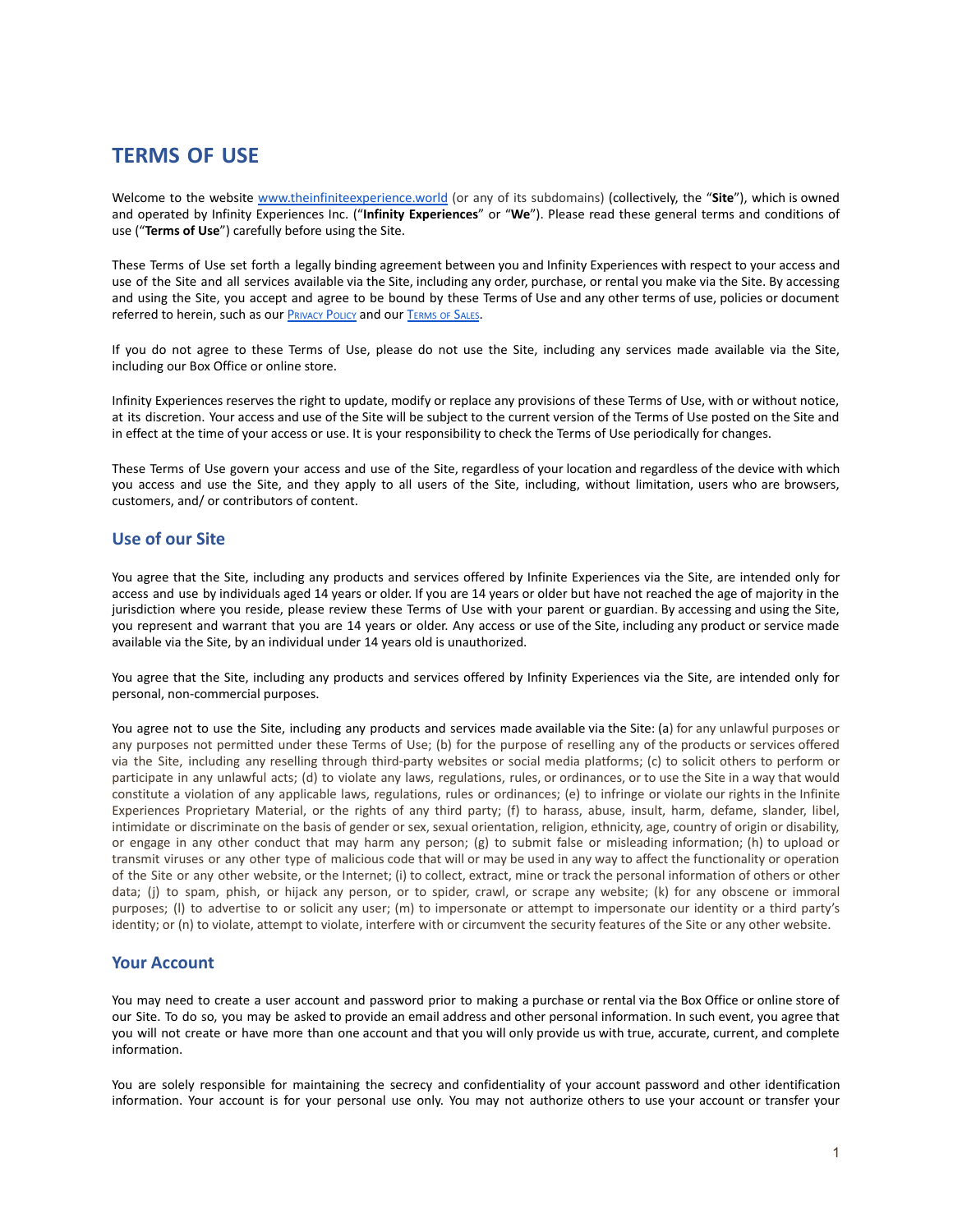account to any other person. You are solely responsible for all uses of your account and any activity performed through it (including any transactions and costs incurred). All transactions carried out using your account will be deemed to have been made by you. You acknowledge and agree that Infinity Experiences expressly disclaims any liability in this regard.

We reserve the right to disable your user account or password, or to suspend or terminate your right to use your account, at any time, without prior notice, in our sole discretion for any reason, including without limitation, if we consider that you have failed to comply with any provision of these Terms of Use.

#### **Terms of Sale**

All sales made through the Site are governed by these Terms of Use, as well as by our Terms of Sale, which are subject to change without notice at Infinite Experiences' discretion. By accessing and using the Site to order, subscribe to, or purchase any product or service via the Box Office or the online store, you are deemed to have read, and you agree to be bound by, such Terms of Sale. Please review our **T[ERMS](https://phi.ca/uploads/STUDIO/THE-INFINITE-Tour/Terms-of-Sale-Health-and-Safety.pdf) OF SALES** carefully.

### **Gift Certificates**

You may purchase a gift certificate through the Site, when available. By purchasing or redeeming a gift certificate, you acknowledge that you have read, and you agree to be bound by these Terms of Use as well as the specific terms and conditions applicable to gift certificates as detailed in our Terms of Sale. Please review our T[ERMS](https://phi.ca/uploads/STUDIO/THE-INFINITE-Tour/Terms-of-Sale-Health-and-Safety.pdf) OF SALES carefully.

#### **Contests and Events**

The Site may, from time to time, present contests or draws to which you may enter via the Site or via a social media platform account administered by Infinity Experiences. Each such contest or draw is governed by its own contest rules, which you must read and agree to before you enter the contest or draw.

The Site may also, from time to time, invite you to attend events sponsored by Infinity Experiences or a third party (collectively, "**Events**"). Your participation in any such Events is at your own risk and you acknowledge that Infinity Experiences disclaims any liability related to your attendance to the Events, or your participation in any activities available at or related to such Events.

### **User Content**

We welcome any suggestions, comments, feedback, information, ideas, opinions, messages, contribution, or other content of a similar nature that users may provide or post on our Site or a social media platform administered by Infinity Experiences or that users may send us by email, postal mail, or otherwise (collectively, "**User Content**").

All User Content is entirely voluntary and reflects only the opinion of the person who submitted it and does not necessarily reflect the views of Infinity Experiences. You agree that the User Content that you may provide will not violate any right of any third-party, including copyright, and that it will not contain libelous or otherwise unlawful, abusive or obscene material, or contain any computer virus or other malware that could in any way affect the operation of the Site.

You agree that Infinity Experiences will assume no responsibility for your User Content's legitimacy, legality, reliability, accuracy, appropriateness, and compliance with applicable laws (including copyright laws). We may, but have no obligation to, monitor, edit or remove User Content that we determine in our sole discretion is unlawful, defamatory, or otherwise objectionable, or violates any party's rights, any applicable law, or these Terms of Use.

Subject to our Privacy Policy, all User Content will be treated as non-confidential and non-proprietary. You hereby grant to Infinity Experiences a perpetual, worldwide, irrevocable, and royalty-free license to use, display, publish, reproduce, copy, distribute, modify, edit, translate, and otherwise exploit your User Content in all media and formats, including for promotional and advertising purposes. You hereby waive all moral rights that you may have in your User Content.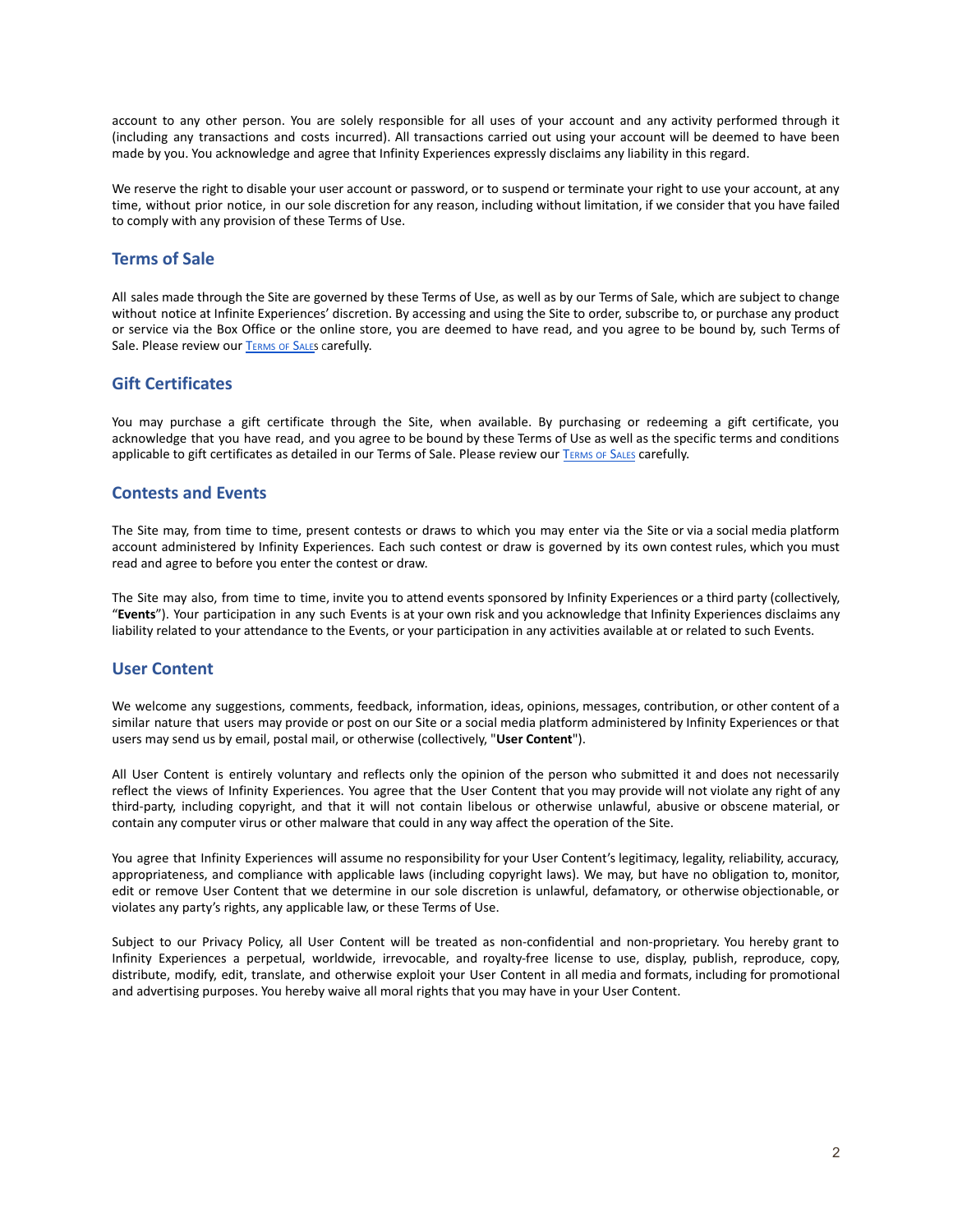# **Privacy and Protection of Personal Information**

By using the Site, including without limitation by creating an account or placing an order, you consent to Infinity Experiences' collection, use and disclosure of your personal information in accordance with Infinite Experiences' Privacy Policy, which is expressly made a part of these Terms of Use. Please review our **P[RIVACY](https://phi.ca/uploads/STUDIO/THE-INFINITE-Tour/Privacy-Policy-EN.pdf) POLICY** carefully.

### **Infinity Experiences Proprietary Material**

Infinity Experiences, together with its affiliates, related entities, suppliers, providers and licensors, exclusively own and retain all rights, title and interest in and to, including any copyrights and other intellectual property rights into: (i) the Site; (ii) the content used, displayed, transmitted, communicated or made available by Infinity Experiences on the Site (including software, materials, formats, slogans, interfaces, information, text, data, graphics, images, pictures, video, icons, audio, music, data compilations, computer code, design, arrangement, etc.) (collectively, the "**Infinity Experiences Content**"); and (iii) all trademarks (registered or not), product names, service marks, brand names, logos and other business identifiers appearing on the Site or on the products or services offered via the Site (collectively, the "**Infinity Experiences Marks**"). The Site, the Infinity Experiences Content and the Infinite Experiences Marks are collectively referred to herein as the "**Infinite Experiences Proprietary Material**").

You are strictly forbidden from using, storing, reproducing, publishing, redistributing, transmitting, selling, downloading, or otherwise copying, in any manner whatsoever, in whole or in part, the Infinite Experiences Proprietary Material, for any reason, on any media or in any format whatsoever, now known or hereafter devised, without the prior written consent of Infinite Experiences. Any modification or alteration to, digital enhancement of, or creation of any derivative works from, any Infinite Experiences Proprietary Material is also strictly prohibited.

These Terms of Use, or your access or use of the Site, do not grant you any right, title or interest in the Infinite Experiences Proprietary Material and Infinite Experiences retains all rights with respect thereto. The Infinite Experiences Proprietary Material is protected by Canadian and international intellectual property right laws and other applicable laws, including those related to copyright, trademark, patent, or trade secret. Any unauthorized use of the Infinite Experiences Proprietary Material constitutes a breach of these Terms of Use and may constitute a violation of applicable laws.

### **Infinity Experiences Content**

Infinity Experiences uses reasonable efforts to ensure that the Site is regularly updated, and that the information contained on the Site is accurate and reliable. However, despite its efforts, Infinity Experiences cannot guarantee that the Site will be free of errors, inaccuracies, or omissions, and therefore, Infinity Experiences declines all responsibility in this regard. Infinity Experiences reserves the right but has no obligation, except to the extent required by applicable law, to update, change, remove, clarify, or correct any information or content of the Site (including without limitation, pricing information) at any time and without notice. For greater certainty, a modification to the pricing after your purchase or rental will not affect such purchase or rental.

You understand that by using the Site, you may come across content that may be considered offensive, vulgar, indecent, or otherwise objectionable, which content may or may not be identified as explicit. Your use of the Site is at your sole risk and Infinity Experiences will not be liable to you for content that you found to be offensive, vulgar, indecent, or otherwise objectionable.

# **Third-Party Material**

We may, at our sole discretion, include content, advertisements, sponsorships, promotions and/or hyperlinks on the Site, which give you access to other websites, tools, content, products, or services owned or operated by third parties (the "**Third-Party Material**"). You acknowledge and agree that Infinity Experiences will not be liable for, and does not offer any warranty as to, the accuracy, completeness, security, or legality of any such Third-Party Material. The inclusion of such Third-Party Material do not imply any endorsement, approval, or guarantee from Infinity Experiences of any information, content or representation made therein, nor that Infinity Experiences is associated with such Third-Party Material or that Infinity Experiences is legally authorized to use it.

You acknowledge and agree that you are solely responsible for and assume all risk associated with your access and use of any such Third-Party Material (including any transactions made thereto). You may be subject to terms, conditions, and policies from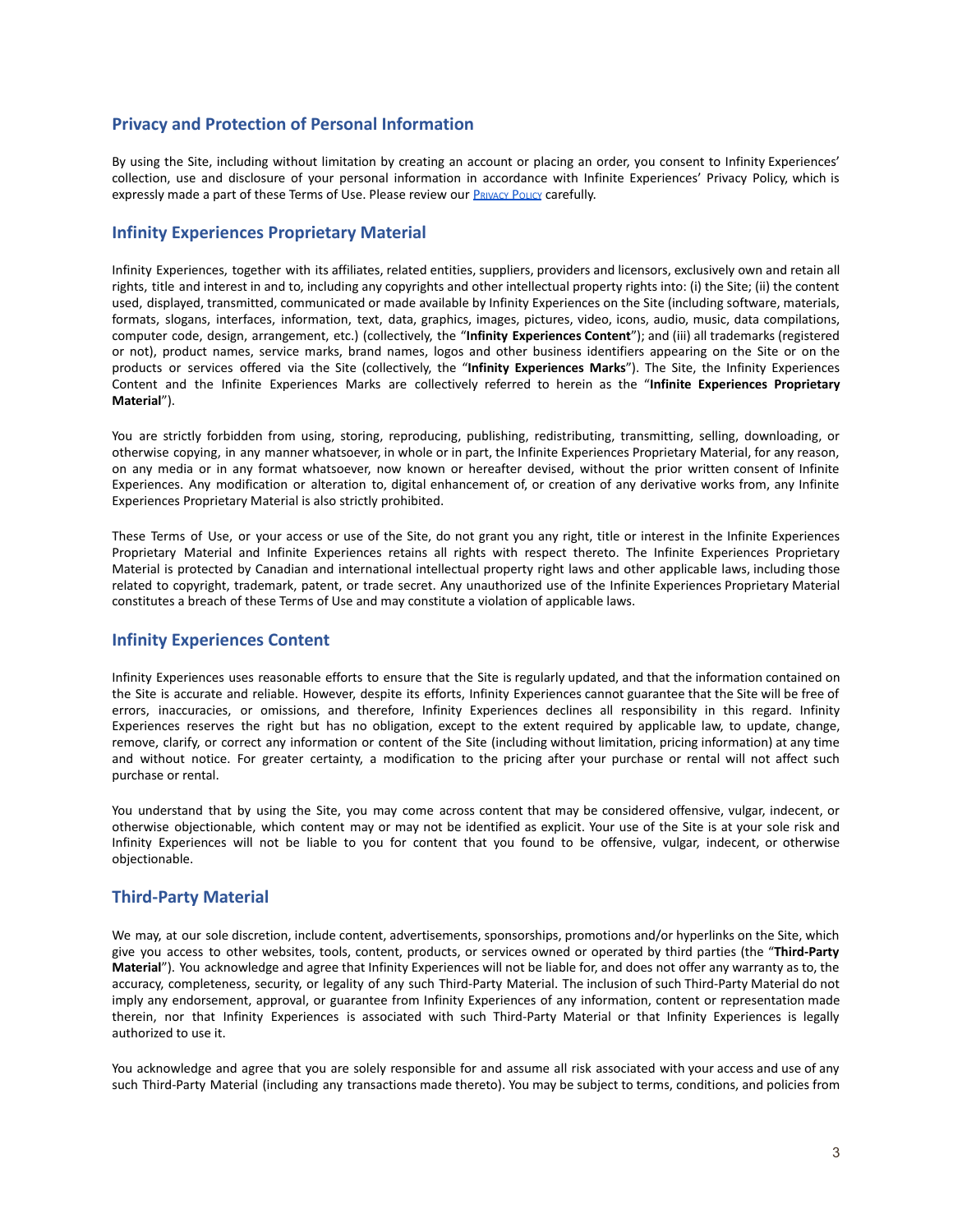third parties when you access or use the Third-Party Material and these Terms of Use may no longer apply. Please review such other terms, conditions, and policies from these third parties carefully.

### **Disclaimer of Warranty**

Your access and use of the Site are at your own risk. You acknowledge that the Site is provided to you on an "as is" and "as available" basis. Infinity Experiences makes no representations and disclaims all expressed and implied warranties, guarantees and conditions of any kind, including without limitation, representations, warranties or conditions regarding the integrity, consistency, usefulness, reliability, accuracy, availability, timeliness, completeness, non-infringement, uninterrupted or error-free operation, security, legality, suitability, merchantability, fitness for any particular purpose, absence of computer viruses or other harmful components, or other quality of any part or component of the Site or the Infinity Experiences Proprietary Material, and any guarantees arising from law, statute, usage of trade, established business practices or course of performance. Some jurisdictions do not allow the exclusion of implied warranties or limitations on applicable statutory rights of consumers, so the above exclusion and limitations may not apply to you.

Some of the information or description provided on the Site may constitute or include a recommendation, judgment, or opinion, and you understand that those are provided to you for indicative purposes only. No advice or information, whether oral or written, obtained from Infinity Experiences (or any of its affiliates, related entities, suppliers, providers, and licensors, or any of their respective employees, agents or representatives) through the Site, Infinity Experiences' channels on social media platforms, Infinity Experiences' blog or a Infinity Experiences' promotional email or newsletter, will create any warranty not expressly made herein.

### **Limitation of Liability**

To the maximum extent permitted by applicable laws, Infinity Experiences, its affiliates, related entities, suppliers, providers, and licensors, and their respective officers, directors, employees, agents, contractors and representatives, will not be liable to you or any third party for any damages, injury, loss or claim, direct or indirect, special, incidental or consequential, even if we are aware of the possibility, including without limitation, any damages for loss of use, data, revenue or profits, directly or indirectly resulting from or related to: (a) any access to your account, by you or anyone else, or any inability to access your account, or any activity performed through your account; (b) your access or use of the Site, or any services or tools made available via the Site, including our Box Office or online store, or any inability to use the same; (c) your subscription to, purchase, rental or use of goods, services or products offered by Infinity Experiences via the Site; (d) any Infinity Experiences Content; (e) any errors, inaccuracies or omissions contained on the Site, the Infinity Experiences Content, or any Third-Party Material; or (f) any failure of performance, error, omission, interruption, communication failure, delay in operation or in transmission, defect, theft, virus, destruction, unauthorized use or access to, alteration or shutdown of the Site.

Infinity Experiences will not under any circumstances be liable to you or any third party for any losses or damages whatsoever to your system, computers, devices, other hardware, or data contained thereon, and expressly disclaims any such liability.

You agree that your exclusive and sole remedy against Infinity Experiences under these Terms of Use is to stop using the Site.

### **Indemnification**

You agree to indemnify and hold Infinity Experiences, its affiliates, related entities, suppliers, providers, and licensors, and their respective officers, directors, employees, agents, contractors, and representatives, harmless from and against any and all claims, liabilities, damages, losses, costs and expenses (including, but not limited to, attorneys' fees and legal expenses) arising out of or in connection with: (a) your breach of these Terms of Use, our Privacy Policy or our Terms of Sale; (b) any access to your account by you or anyone else, and any activity performed through your account; (c) your User Content; (d) any violation by you of our intellectual property rights in the Infinity Experiences Proprietary Material; or (e) any violation by you of any law or rights of a third-party.

We reserve the right to assume the exclusive defense and control of any claim subject to indemnification, and you agree to assist and cooperate with Infinity Experiences, on request, in the settlement or defense of any such claim.

### **Duration and Termination**

These Terms of Use are effective and binding on you from the date you use the Site and will end when terminated by you or us in accordance with the provisions stated herein. Any provisions of these Terms of Use, which by their meaning are intended to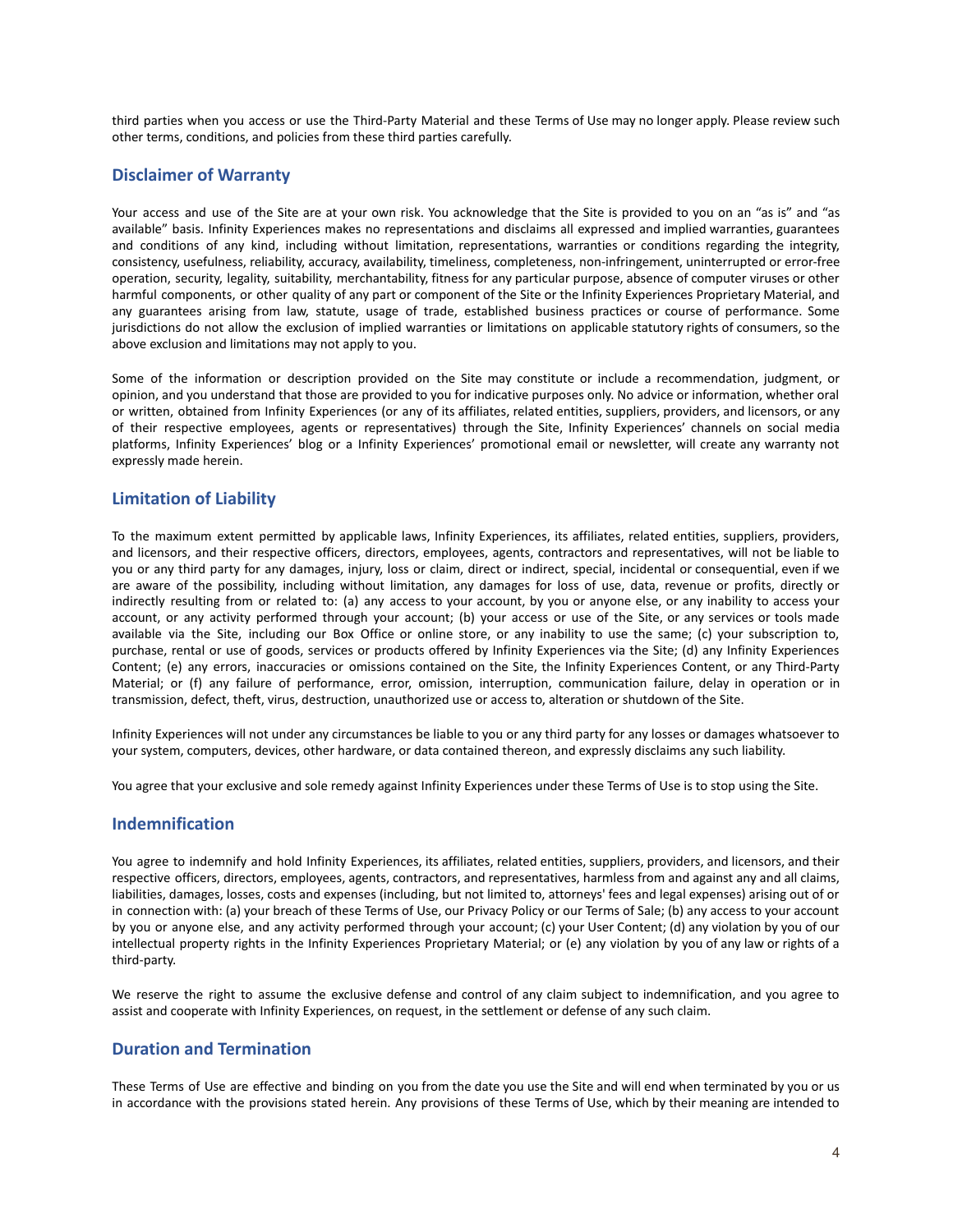survive the termination of such Terms of Use (including, without limitation, Infinity Experiences Proprietary Material, Disclaimer of Warranty, Limitation of Liability, and Indemnification), will so survive.

Infinity Experiences may, in its sole discretion, suspend, remove, discontinue, or disable access to the Site (or any part, feature or content thereof) at any time and for whatever reason, without notice. If you violate any provisions of these Terms of Use or the rights of any third party, Infinite Experiences may also, at its sole discretion, with or without notice to you, terminate these Terms of Use and your right to access and use the Site (or any part thereof) and/or deactivate your account. Infinite Experiences will not be liable to you or any third party for exercising any such rights, and such rights will not limit any other rights and remedies that Infinite Experiences may have contractually, at law or in equity.

Upon termination of these Terms of Use, you agree to cease all use of the Site.

You may also cease to use the Site or terminate your account at any time.

#### **Force Majeure**

Infinite Experiences will be relieved of its obligations stipulated herein if and for so long as it is unable or prevented from performing such obligations by circumstances beyond its reasonable control (including without limitation, government order or act, labour dispute, failure of transmission facilities, electrical outages, network failure, Act of God, or pandemic).

### **Entire Agreement, Severability and Waiver**

These Terms of Use, together with our Privacy Policy and the Terms of Sale, constitute the entire agreement between you and Infinity Experiences with respect to your use of the Site, and supersede any prior agreements or understandings between you and Infinity Experiences, whether oral or written.

These Terms of Use shall be binding upon and enure to the benefit of both you and Infinite Experiences, and any respective successors, permitted assigns, legal representatives, heirs, and trustees.

If any provision of these Terms of Use is determined to be illegal, inapplicable, or unenforceable by applicable law or a court of competent jurisdiction, such determination will not affect the validity and enforceability of the remaining provisions of these Terms of Use.

The failure to exercise or enforce any provision of these Terms of Use will not constitute a waiver of the right to subsequently exercise or enforce such provision or any other provisions of these Terms of Use.

#### **Governing Law**

These Terms of Use, and all activities conducted through the Site, are governed by the laws of the Province of Quebec and any federal laws of Canada applicable thereto, without regard to any conflict of law principles. The United Nations Convention on Contracts for the International Sale of Goods will not apply in any way to these Terms of Use or to any activities contemplated by these Terms of Use.

You expressly agree that any claim or dispute relating to these Terms of Use, or to your access or use of, or inability to access or use, the Site (including any part thereof or any Infinity Experiences Content), will be subject to the exclusive jurisdiction of the courts located in the judicial district of Montreal, Quebec, Canada.

### **Customer Service**

For any questions, comments and/or complaints you may have about the Site, you may contact us by phone at 1 855 526-8888, by email at [info@theinfiniteexperience.world,](http://info@theinfiniteexperience.world) or by mail addressed to Infinity Experiences, Attn: Customer Support, 407 Saint-Pierre Street, Montréal, Québec, H2Y 2M3, Canada.